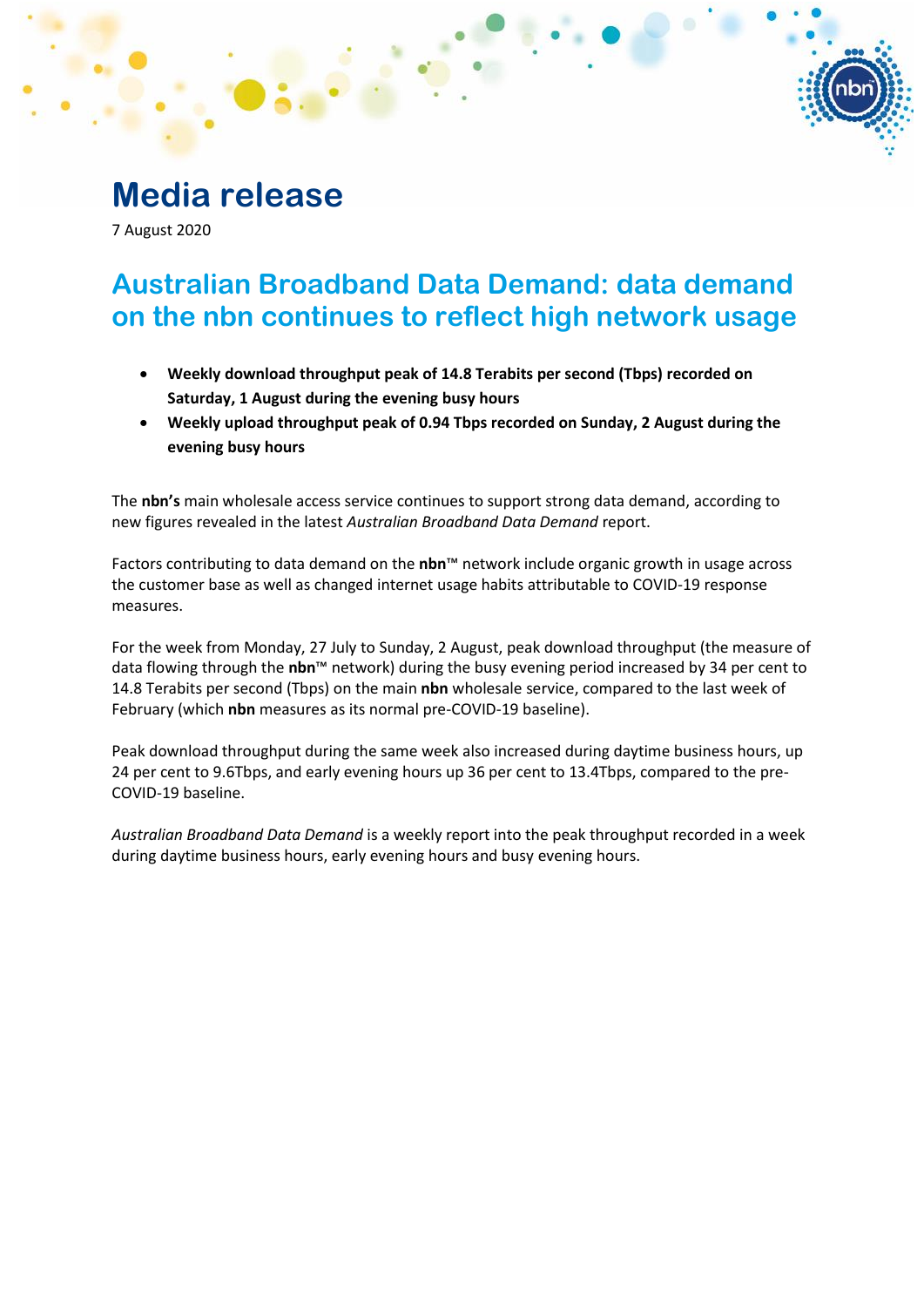#### **Downstream network usage**



Peak upstream throughput on the main **nbn**™ wholesale service in the evening busy hours for the week beginning 27 July increased by 23 per cent to 0.94Tbps, compared to the pre-COVID-19 baseline. In the early evening hours, peak upload throughput increased 30 per cent to 0.88Tbps; and peak throughput during daytime business hours increased by 65 per cent to 0.83Tbps, compared to the pre-COVID-19 baseline.

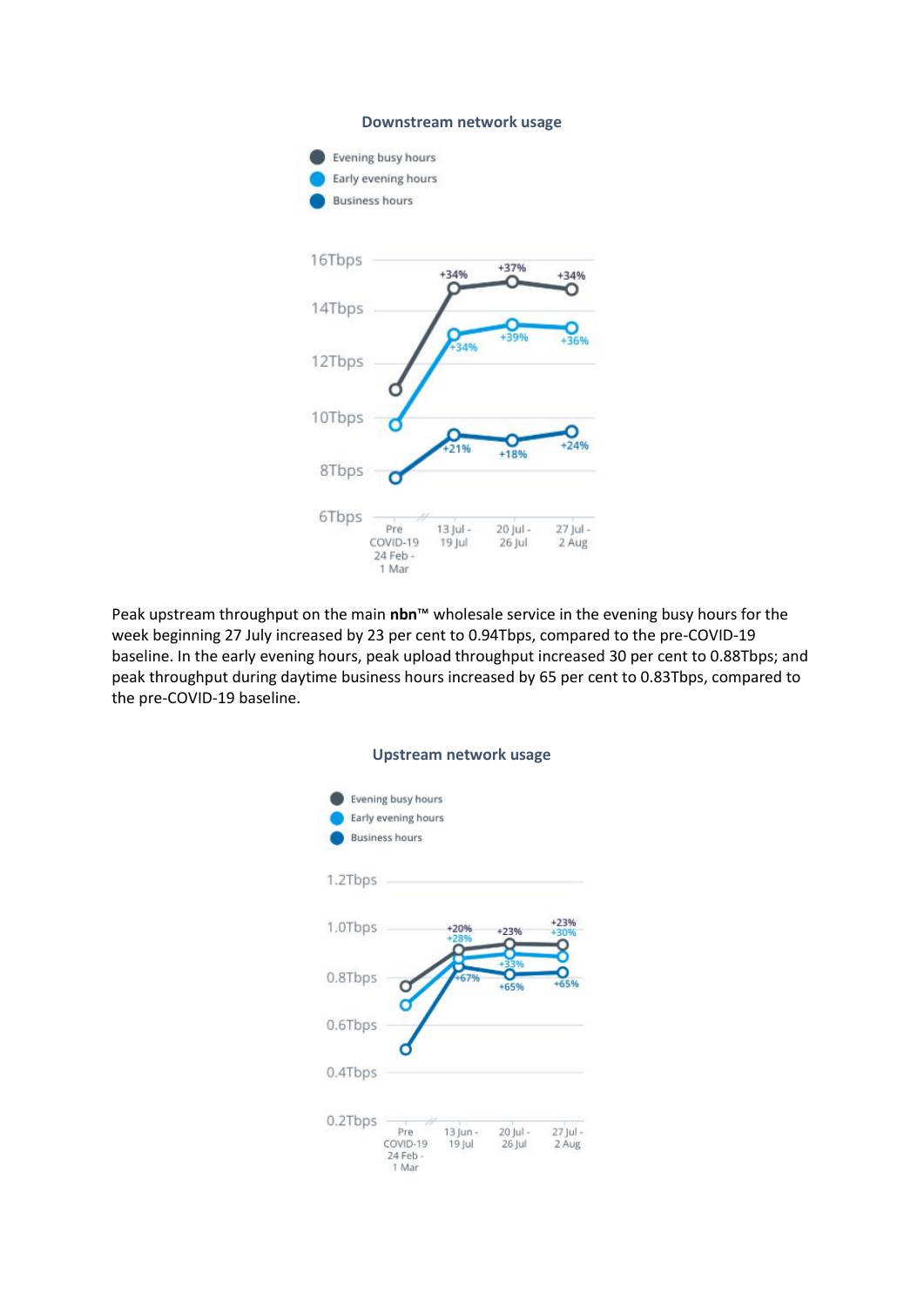Compared to the pre-COVID-19 baseline before social distancing measures were implemented, downstream network usage on the **nbn™** main wholesale service during business hours on 31 July 2020 was 46 per cent higher (as shown in the graph below at 11am) than pre-COVID-19.



**Downstream network usage over 24 hours**

Upstream network usage on the **nbn™** main wholesale service during business hours on 31 July 2020 was 75 per cent higher (as shown in the graph below at 11am) than the pre-COVID-19 baseline.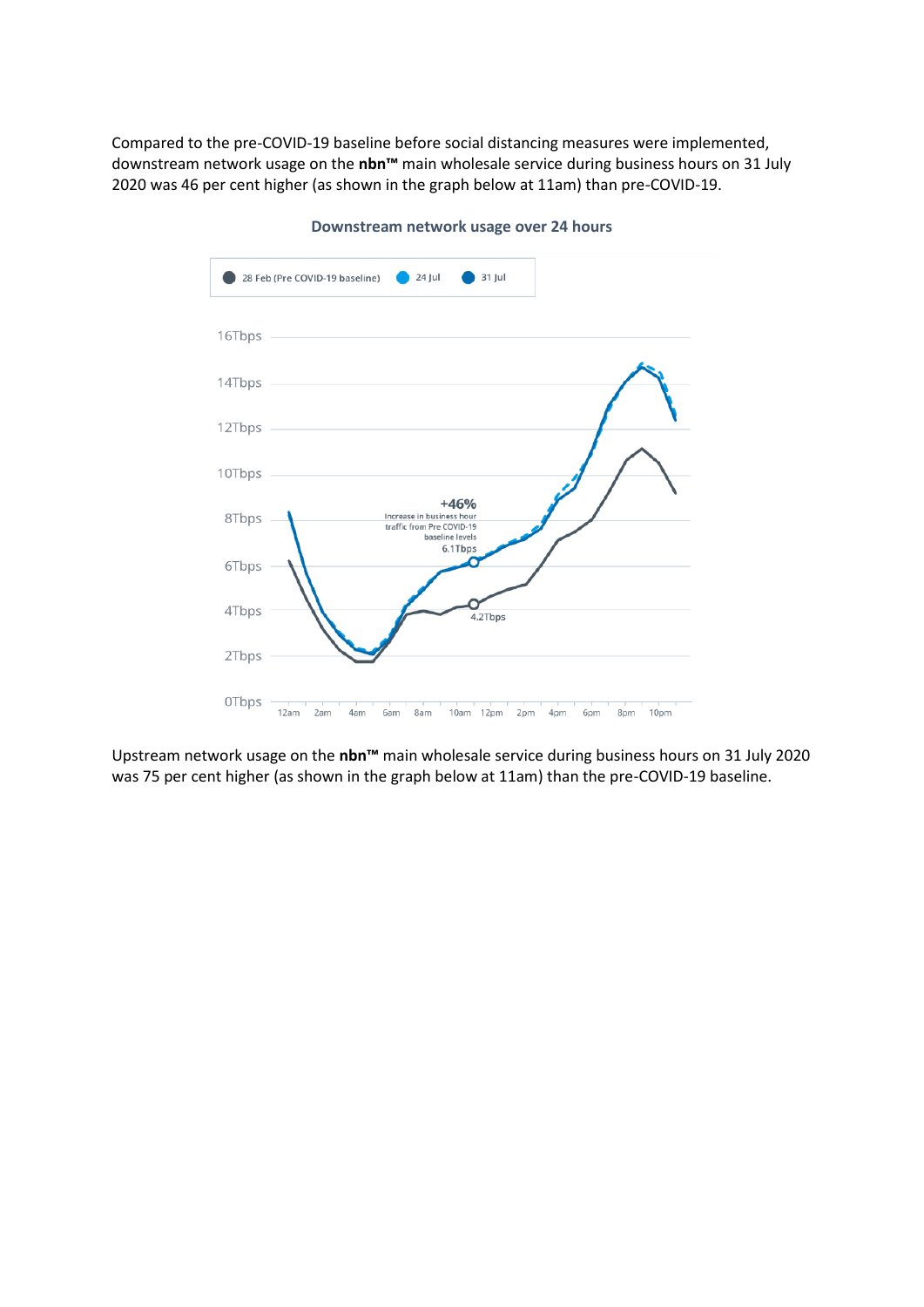#### **Upstream network usage over 24 hours**



## **The** *Australian Broadband Data Demand* **report is updated weekly on nbn's Transparency dashboard at:** [www.nbn.com.au/updates](http://www.nbn.com.au/updates)

**For tips on how to make the most of your nbn connection and to learn more on what NBN Co is doing to support Australia through COVID-19, please visit:** [www.nbnco.com.au/campaigns/covid-19](http://www.nbnco.com.au/campaigns/covid-19)

## Media enquiries:

| Naomi Beames                    | <b>NBN Co Media Hotline</b> |
|---------------------------------|-----------------------------|
| Phone: 0414 621 767             | Phone: 02 9927 4200         |
| Email: naomibeames@nbnco.com.au | Email: media@nbnco.com.au   |



For further information, visit [www.nbnco.com.au](http://www.nbnco.com.au/)

#### **Notes to editor:**

- These metrics represent the upstream/downstream throughput peak each week, across the following three distinct periods:
	- o Business hours Monday to Friday 8am to 4:59pm
	- o Early evening hours Monday to Sunday 5pm to 7:59pm
	- o Evening busy hours Monday to Sunday 8pm to 11:59pm
- For Business Hours, the peak is determined by taking the highest downstream throughput for our TC-4 service from the busiest 15-minute increment for downstream throughput, and from the busiest 30-minute increment